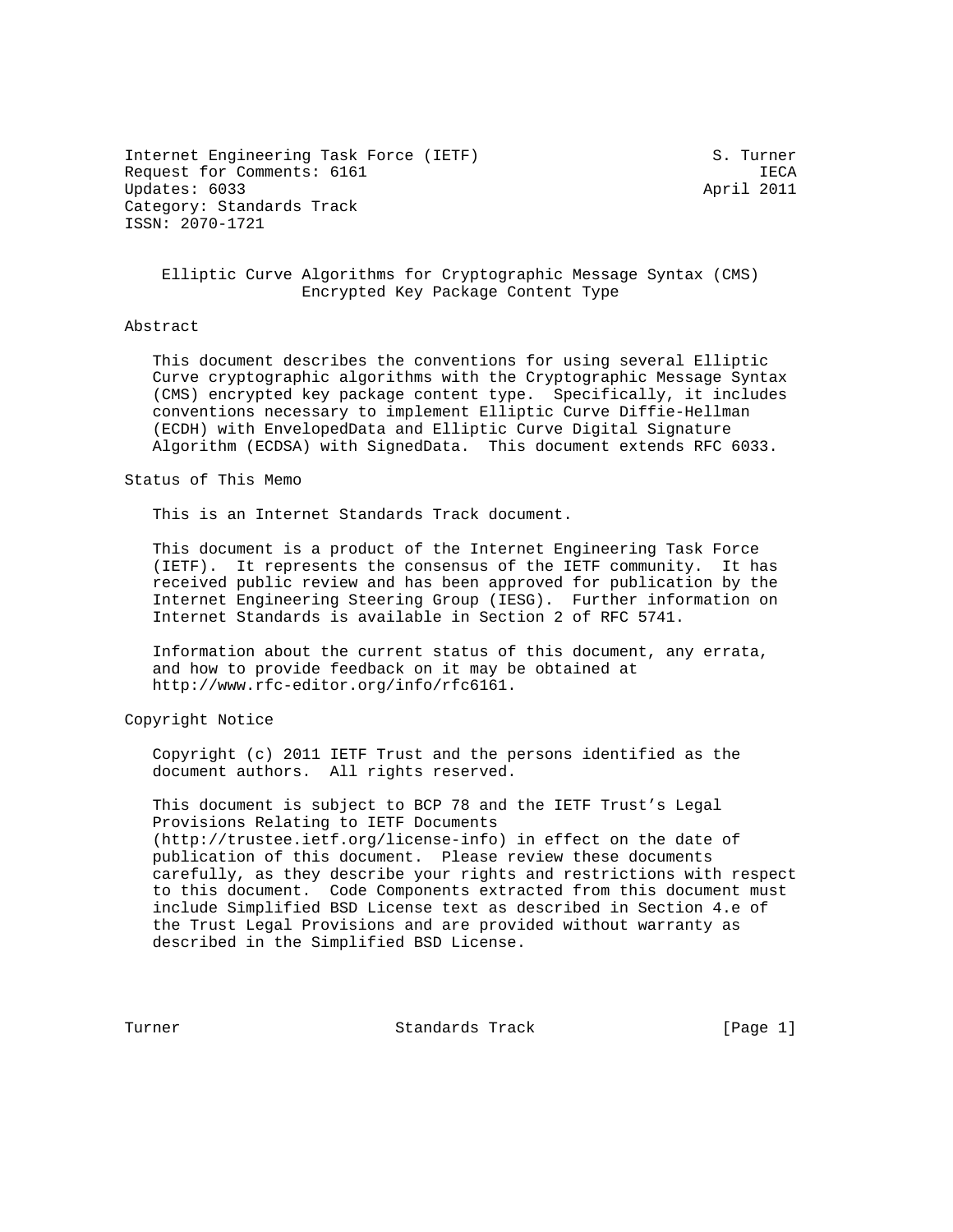1. Introduction

 This document describes the conventions for using Elliptic Curve cryptographic algorithms with the Cryptographic Message Syntax (CMS) encrypted key package content type [RFC6032]. Specifically, it includes conventions necessary to implement the following CMS content types: EnvelopedData [RFC5652] and SignedData [RFC5652]. This document amends [RFC6033]. Familiarity with [RFC6033] and [RFC5753] is assumed.

 This document does not define any new algorithms; instead, it refers to previously defined algorithms.

1.1 Terminology

 The key words "MUST", "MUST NOT", "REQUIRED", "SHALL", "SHALL NOT", "SHOULD", "SHOULD NOT", "RECOMMENDED", "NOT RECOMMENDED", "MAY", and "OPTIONAL" in this document are to be interpreted as described in [RFC2119].

2. EnvelopedData

 When key agreement is used, standard (as opposed to cofactor) ECDH [RFC6090][RFC5753] MAY be supported.

3. SignedData

 If an implementation encapsulates EncryptedKeyPackage with SignedData [RFC5652], then it MAY support the signature scheme ECDSA [RFC6090][RFC5753].

4. Public Key Sizes

 The easiest way to implement SignedData and EnvelopedData is with public key certificates [RFC5280][RFC5480]. If an implementation supports ECDSA or ECDH, then it MUST support keys on the P-256 curve.

5. Security Considerations

 The security considerations from [RFC5280], [RFC5480], [RFC5652], [RFC5753], [RFC6033], and [RFC6090] apply.

6. Normative References

 [RFC2119] Bradner, S., "Key words for use in RFCs to Indicate Requirement Levels", BCP 14, RFC 2119, March 1997.

Turner Standards Track [Page 2]